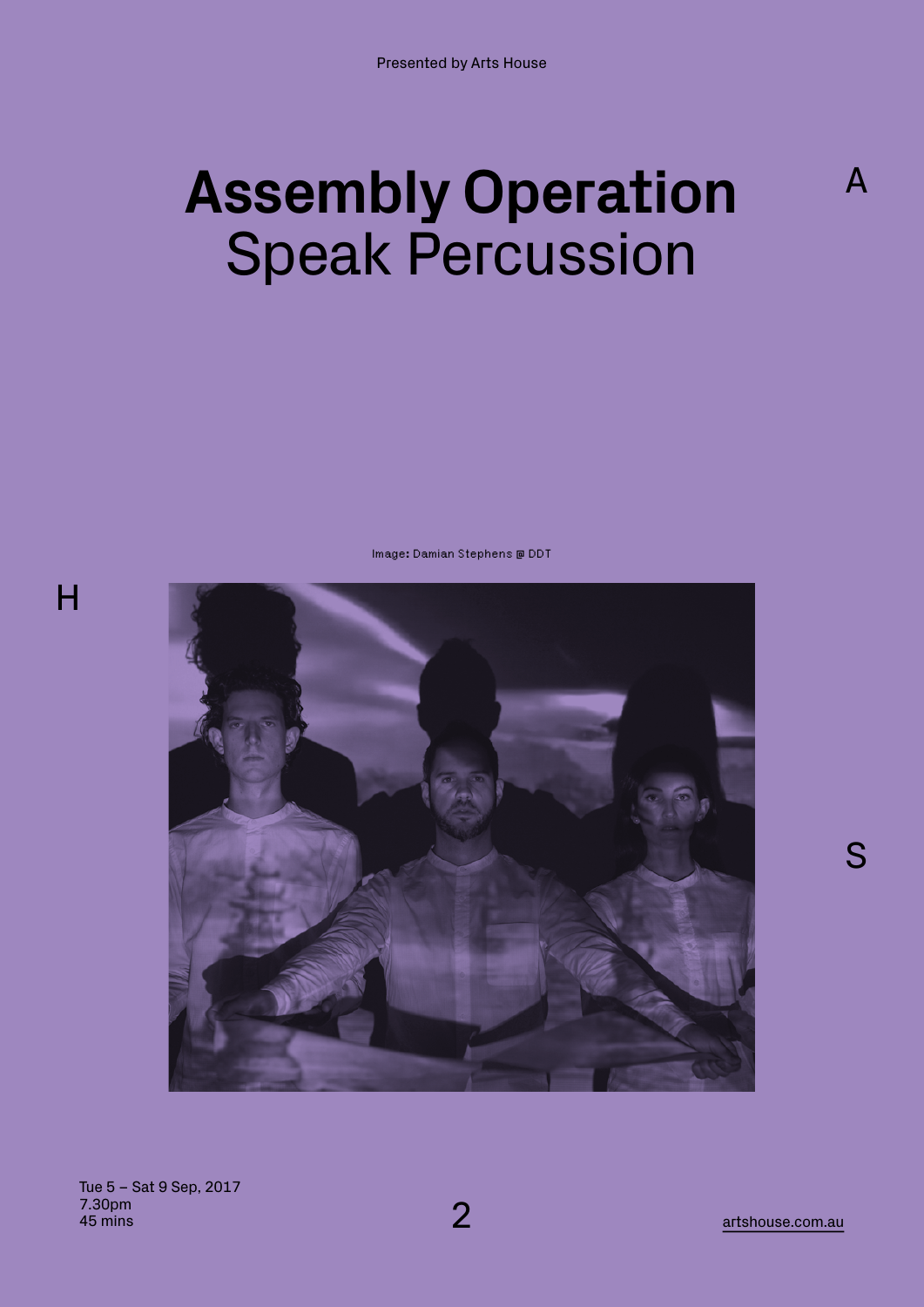# What is *Assembly Operation* ?

*Assembly Operation* uses objects in performance to connect a multitude of interrelated ideas. These objects are simultaneously musical, visual and theatrical.

Printed on the one Yuan note is a scene from the West Lake in Hangzhou, China called *Three pools reflecting the moon*. Within this scene there is a body of water, a bridge and three ceramic stupas (pagodas).

Some of *Assembly Operation's* broad themes include mass production, value and the motifs of Chinese culture on the one Yuan note. I was particularly interested to create a performance work which would address the inherent tensions within ideas. I also wanted to form nondidactic interconnections between disparate elements and to allow the audience to discover layers of meaning.

One story referenced in *Assembly Operation* comes from a mass produced toy keyboard I bought in a Chinese market. This keyboard forms the entire sonic material of the final section of the work and is also the store of a series of spoken children's stories. Part of this story, translated below, is heard as the audience enters the space:

*"…A puppy was carrying a piece of meat across a bridge when suddenly he saw his reflection in the water and thought it was another doggy. Soon he wanted to snatch the bigger piece of meat from the mouth of the reflection, so with a big 'woof woof' he charged at the reflection, and the result was that the meat in his own mouth fell into the water…"*

*— Eugene Ughetti*

3

**Composer/Director** Eugene Ughetti **Designer/Dramaturge** Clare Britton **Video Artist** Cyrus Tang **Ceramicist/Visual Artist** Jia Jia Chen **Sound Designer** Nick Roux **Lighting Designer/Production Manager** Richard Dinnen (Megafun) **Lighting & Video Operator** Ben Howlett (Megafun) **Production Carpenter** Matt Scott (Megafun) **Performers** Kaylie Melville, Matthias Schack-Arnott, Eugene Ughetti **Producer** Michaela Coventry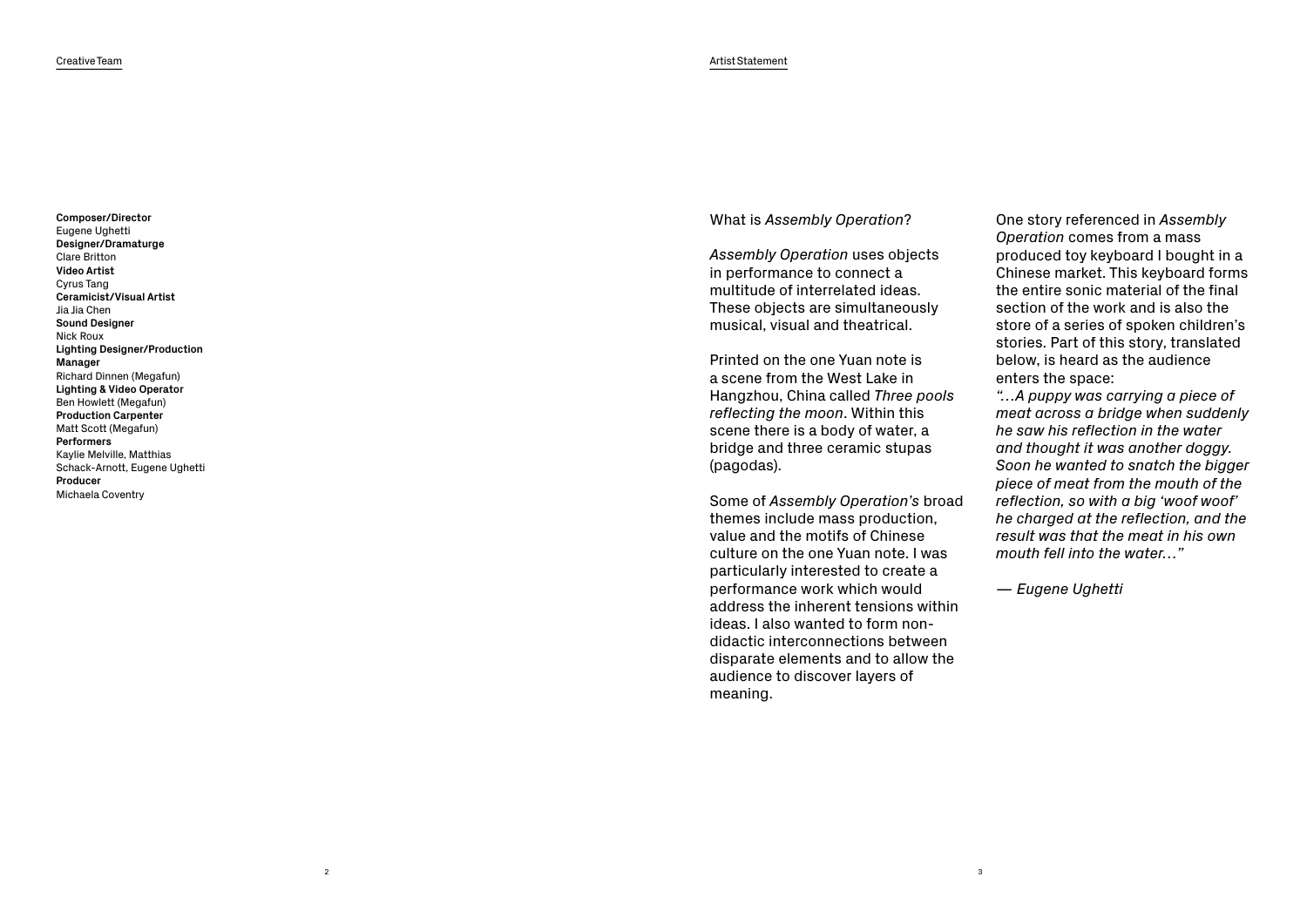#### **Eugene Ughetti**

Composer/Director/Performer

#### $\times$

Eugene Ughetti is the founding artistic director of Speak Percussion. His artistic output is primarily an exploration of the materiality of percussion, but his work could also engage with ideas like drum aged rum, supersonic performance or the percussive military. Eugene is known for tackling complex and ambitious art music projects whether as director, composer, performer or conductor.

He has worked with some of the world's guiding lights in new music including Pierre Boulez, Steve Reich and John Zorn.

Eugene has given solo performances at MaerzMusik (Berlin), Roulette (New York), Lucerne Festival (Switzerland), SIPFest (Jakarta), National Museum (Singapore) among others.

Eugene has worked as percussion soloist, composer and conductor with professional Symphony Orchestras.

He won the inaugural Sidney Myer Creative Fellowship (2012), MCA/Freedman Fellowship for Classical Music (2011), Best Music Melbourne Fringe (2012) and various Art Music Awards for his work with Speak Percussion including Excellence in Experimental Music (2016).

## **Clare Britton**

Designer/Dramaturge

## $\times$

Clare Britton is an artist who works across visual art, design and performance. Clare has an active freelance practice and has collaborated with writers, sound artists, choreographers and video artists to make original work consistently since 2000. From 2003 – 14 Clare was Co-Artistic Director of My Darling Patricia collaborating on the company's process and acclaimed body of work. Clare holds a Masters of Studio Art from Sydney College of the Arts for which she was a finalist

She enjoys the ceramic mediums tactile nature and its infinite visual and auditory possibilities. Engaging in the exploration of its material potentials through both conventional and experimental processes and techniques.

for Sydney University's Edmund Barton Graduate Medal. Clare tutors in the School of Design at the University of Technology, Sydney. A recent recipient of the Sidney Myer Creative Fellowship, Clare is a PhD candidate researching the Cooks River and artworks that move through landscapes at Sydney College of the Arts, University of Sydney.

### **Cyrus Tang** Video Artist

#### $\times$

Cyrus Tang is a multi-disciplinary artist whose practice centres on sentiments of nostalgia, disappearance and longing. Her work examines the paradox of reconstructing ephemeral mental images and sensations in permanent materials.

Lighting Designer/Production Manager  $\times$ 

In 2004 she completed her Honours degree in Fine Arts at the Victorian College of the Arts, Melbourne and then received her Master of Fine Arts (Research) at Monash University, Melbourne, in 2009. Tang has been awarded numerous residency programmes including the Helsinki International Artist Program in 2013; The National Art Studio in South Korea in 2012; Cité International des Arts, Paris, in 2009; and The Banff Centre, Canada, in 2008. As well as being finalist in numerous art awards and prizes, she is the recipient of the 'Highly Commended Award ' of the Sunshine Coast Art Prize 2016; an Asia Link Residency Programme in 2012; a Skills and Arts Development Grant in 2011 and New Work Grant in 2009, both through from the Australian Council for the Arts; the George Mora Foundation Fellowship 2008; the Theodor Urback Encouragement Award 2004; and The National Gallery of Victoria Trustee Award in 2003.

## **Jia Jia Chen**

Ceramicist/Visual Artist

×.

Jia Jia Chen is a Melbourne based ceramicist. Born in Nanjing, China, she immigrated to Australia with her parents at the age of three. Since graduating from a Bachelor of Fine Arts Ceramics, RMIT, she has been dividing her time between her sculptural and handcrafted design practice whilst undertaking a diverse range of commission work.

Her Chinese heritage has been a principal influence pervading her work and practice, and she is fascinated by the historical and cultural significance of the material. Acknowledging the complex history of economic and cultural exchange, whilst alluding to the personal histories, relationships and associated tensions and connections.

## **Nick Roux**

Sound Designer

Nick Roux is an artist working in sound and video. As a composer and/or system designer for live performance he has worked with Luke George, Tristan Meecham, Chunky Move, Aphids, Nicola Gunn, Sisters Grimm, Speak Percussion, Antony Hamilton Projects, Lucy Guerin Inc, Ashley Dyer, Torque Show, Dance North, Tanja Beer, Tamara Saulwick, All The Queens Men, TasDance, Gabrielle Nankivell, J.R. Brennan and Arts House.

Together with real-time motion graphics developer Frieder Weiss, Nick designed and programmed the large scale real-time video graphics system for KING KONG the musical. Nick has also created video works for gallery installation, Global Creatures, Chunky Move, Take That, Draculas, Mercedes Benz, NYID, Yellow Wheel and Next Wave Festival.

His short film *HOMEMADE* was selected for Flickerfest International Short Film Festival in 2009, and *THE PALINDROMIST* a short dance film was selected for Cinedans Dance film Festival in the Netherlands in 2011.

## **Richard Dinnen**

Richard Dinnen's work in technical design and production management spans 26 years for companies based in Australia and the UK. He works regularly for Kay and Mclean Productions, most recently as consulting production manager for the Australian premier of North by Northwest. Other productions include *Talking Heads*, *Waiting for Godot* and *The Graduate*. Richard has worked as production manager for West End season of *Trainspotting*, Arena Theatre Company, Playbox Theatre Company, Andrew Kay & Associates, ICA, Chunky Move, Lucy Guerin Inc and Malthouse Theatre.

He has worked extensively in large scale outdoor events including the M2006 Commonwealth Games Opening and Closing Ceremonies – River, Australian Technical Director for Stade De France's *Ben Hur Stadium Spectacular*, AAMI Park Stadium Opening and the 2015 Pacific Games in Papua New Guinea.

Alongside his production work, Richard regularly undertakes lighting designs for theatre and spectacle, designs include *Spook* (Malthouse Theatre), *Game Girl* (Arena), *Outlookers* (Arena), *Charitable Intent*  (Melbourne Festival), *Lust* (Colour Clinic UK) and *Salt Creek Murders* (Mainstreet Theatre Company), *A wave and Waves* (Speak Percussion), *Multimodal* (Lee Serle), and *ANICCA* (Mathias Schack-Arnott).

His technical design and direction work spans festivals, theatre and interactive installations.

 $\times$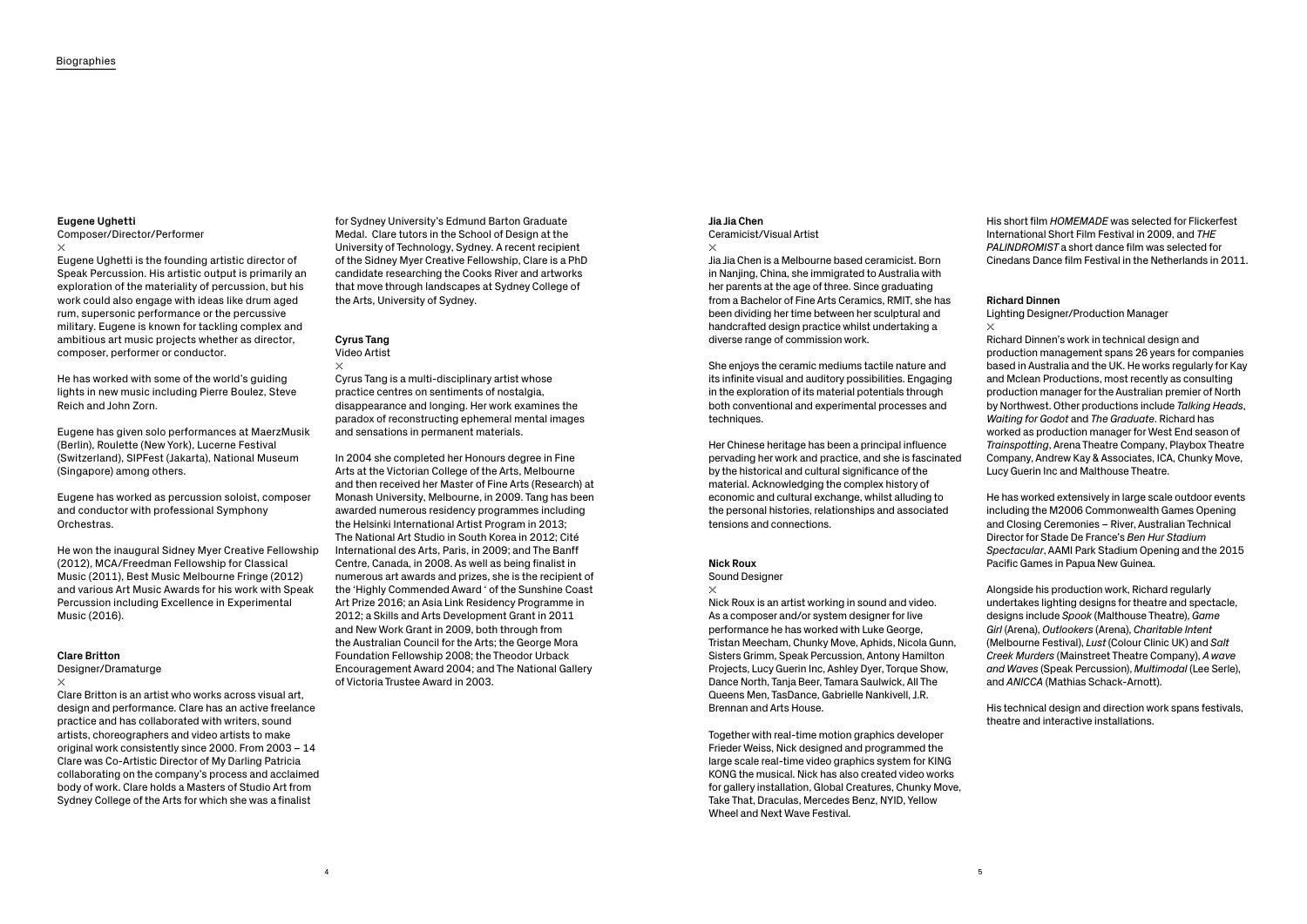### **Kaylie Melville**

#### Performer

#### $\times$

Melbourne-based percussionist Kaylie Melville is a soloist and chamber musician dedicated to contemporary music performance. Noted for her "extraordinary ability to impart a sense of musicality to even the smallest gestures" (Partial Durations).

Kaylie is a core artist with Speak Percussion, a co-director of the chamber ensemble Rubiks Collective and frequently works with leading Australian ensembles and orchestras. In addition to performance, her practice incorporates improvising, directing, curating and education.

As a passionate advocate of new music Kaylie has performed in the world premieres of major Australian works, including Kate Neal's *Semaphore* (Arts House 2015) and as the percussion soloist in Jack Symond's *Double Purity* double concerto (BIFEM 2016). Her festival appearances include the Metropolis New Music Festival, Bendigo International Festival of Exploratory Music, Melbourne Festival, Adelaide Cabaret Festival, Salihara Festival (IND), Bang on a Can Summer Festival (US) and the Percussive Arts Society's International Convention (US).

#### Producer  $\times$

#### **Matthias Schack-Arnott** Performer

#### $\times$

Matthias Schack-Arnott is a Melbourne based percussive artist working in contemporary classical and experimental music as a performer, composer and improvisor. Described by The Guardian as 'sonically and visually exquisite', Matthias' solo work explores unique approaches to percussive performance, often involving the development of new instrumental set-ups built in collaboration with architects, engineers and technicians. At the age of 21 Matthias was invited to be the Artistic Associate of Speak Percussion. As an interpreter, collaborator and improvisor Matthias has worked with a diverse range of musicians including Steve Reich, John Zorn,

Michael Pisaro, Tony Buck, The Necks, Chris Corsano, Ingar Zach, Oren Ambarchi & Liza Lim. In 2017 Matthias collaborated with choreographer Antony Hamilton on the duo work *They Want New Language* for LA COMÈTE (France).

Matthias has won the 2016 Melbourne Prize for Music 'Development Award' and the 2014 Green Room Awards 'Outstanding Work by an Emerging Artist'.

# **Michaela Coventry**

Michaela Coventry has been working in the arts for the past 20 years across all art forms. Prior to joining Speak Percussion in 2015 she was the General Manager of Megafun, where she produced such programs as the National Gallery of Victoria's *Melbourne Now* Dance Program, curated by Antony Hamilton; and the Melbourne Town Hall WW1 Commemoration, directed by Andrew Bleby and Paul Grabowsky; as well as producing the choreographer Lee Serle.

From 2006 to 2012 Michaela was the Executive Producer of the Australian contemporary dance company Lucy Guerin Inc. Other career highlights include being the Manager of Marrugeku and Stalker, the Project Coordinator of Performance Space in Sydney; as well as working with artists and companies including The Fondue Set, Sam James, Julie-Anne Long and Wendy Houston, Gail Priest, PACT Theatre, Zen Zen Zo, Urban Theatre Projects and Brink. She holds a BA Hons from Flinders University in South Australia.

Michaela currently sits on the City of Yarra Arts Advisory Panel, the M.E.S.S Advisory Panel and on the board of New Music Network.



Jia Jia Chen



Clare Britton



Richard Dinnen



Kaylie Melville



Michaela Coventry



Nick Roux



Matthias Schack-Arnott



Cyrus Tang



Eugene Ughetti